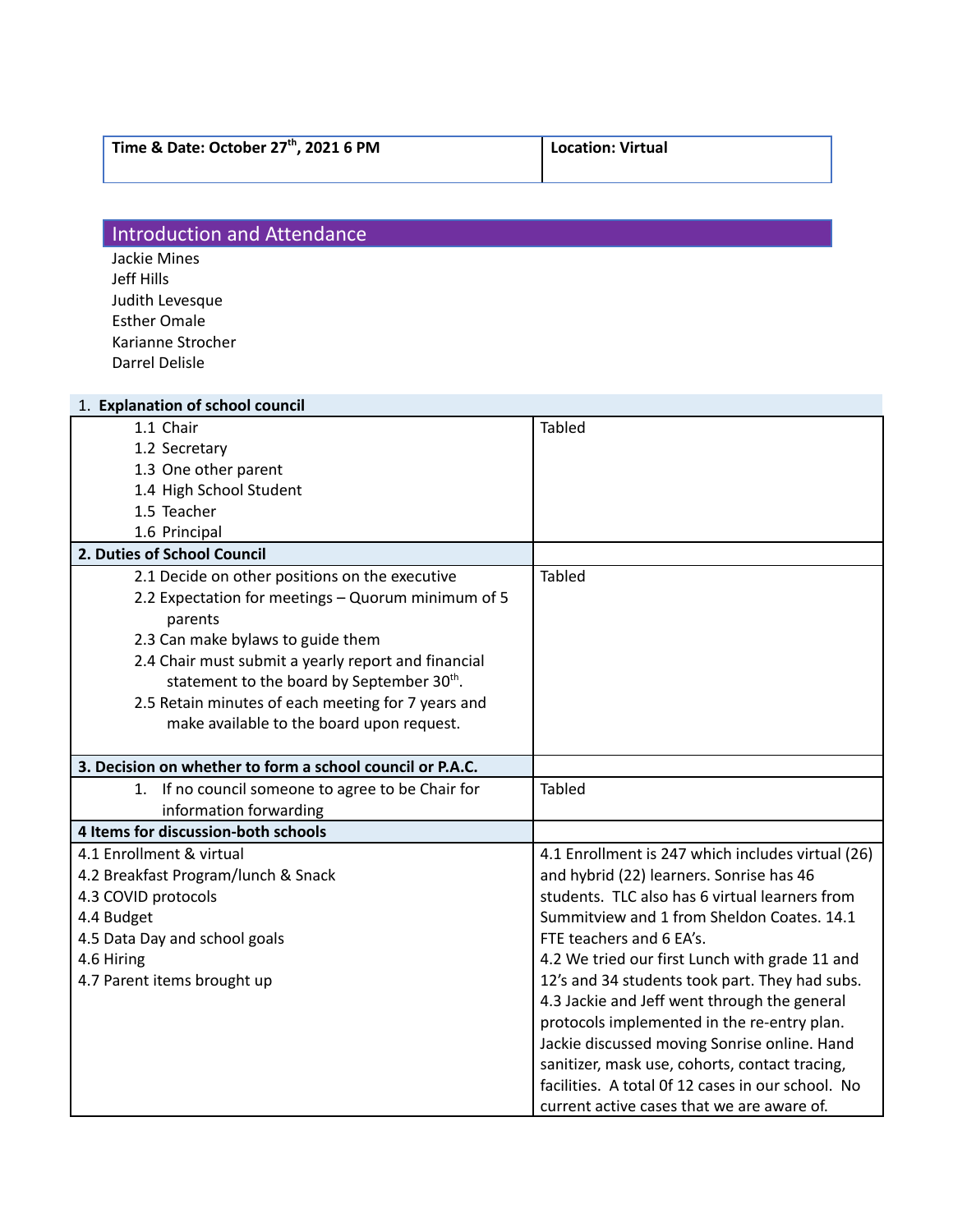|                                  | 4.4 Budgets we were able to carry forward 3%                    |
|----------------------------------|-----------------------------------------------------------------|
|                                  | of our surplus into this year's budget. It is being             |
|                                  | left in reserve as we are expecting the                         |
|                                  | government to cut the equalization payments.                    |
|                                  | All schools have been putting this money aside                  |
|                                  | in preparation for the drop in funding. Budgets                 |
|                                  | are now being done quarterly. We need to                        |
|                                  | balance and submit each quarter. It is good as                  |
|                                  | it allows us to move money around budget lines                  |
|                                  | as we see fit.                                                  |
|                                  | 4.5 We recently had our DATA day where we                       |
|                                  | drilled down on all of the testing we did at the                |
|                                  | beginning of the year. We started to develop                    |
|                                  | our SCIP goals for this year along with                         |
|                                  | strategies. The government did confirm grant                    |
|                                  | funding today in an announcement but at the                     |
|                                  | current time we are unsure of eaxctl;y what                     |
|                                  | that means for our 1-3 students. This funding                   |
|                                  | was tied to all the screening that we did at the                |
|                                  | beginning of the year. We are concerned about                   |
|                                  | mental health fo students.                                      |
|                                  | Literacy: Improve literacy by focusing on                       |
|                                  | reading comprehension of all students by June                   |
|                                  | 2022. Improve literacy by focusing on writing                   |
|                                  | fluency of all students by June 2022.                           |
|                                  | Numeracy: By June 2022 students will develop                    |
|                                  | and teachers will prioritize number sense (basic                |
|                                  | mathematics facts) as it pertains to their                      |
|                                  | curriculum, and apply these skills across all core<br>subjects. |
|                                  | 4.6 Hired one more TA for High School.                          |
|                                  | Increased Kinder grade 1 teacher time by .1FTE                  |
|                                  | 4.7 Career days would be great for students.                    |
|                                  | Mr Delilse volunteered to be a guest speaker.                   |
|                                  | Consider doing a virtual career day. Jackie will                |
|                                  | look into it for the spring.                                    |
|                                  | Parents asked about mental health support for                   |
|                                  | our students. Parents were told and                             |
|                                  | acknowledged that we have caring staff, Family                  |
|                                  | School Liaison Counsellor, BEST coordinator,                    |
|                                  | grade nines have mental health presentation,                    |
|                                  | party program.                                                  |
| 5. Items High School / SonRise   |                                                                 |
| 5.1 Postsecondary fair           | 5.1 Virtual dates - MacEwan visit on Nov 8                      |
| 5.2 Take Your Kids to Work Day   | 5.2 November 3rd Grade 9 students will be                       |
| 5.3 Volleyball                   | doing a virtual workshop. There will be lots of                 |
| 5.4 Superintendent Youth Council |                                                                 |